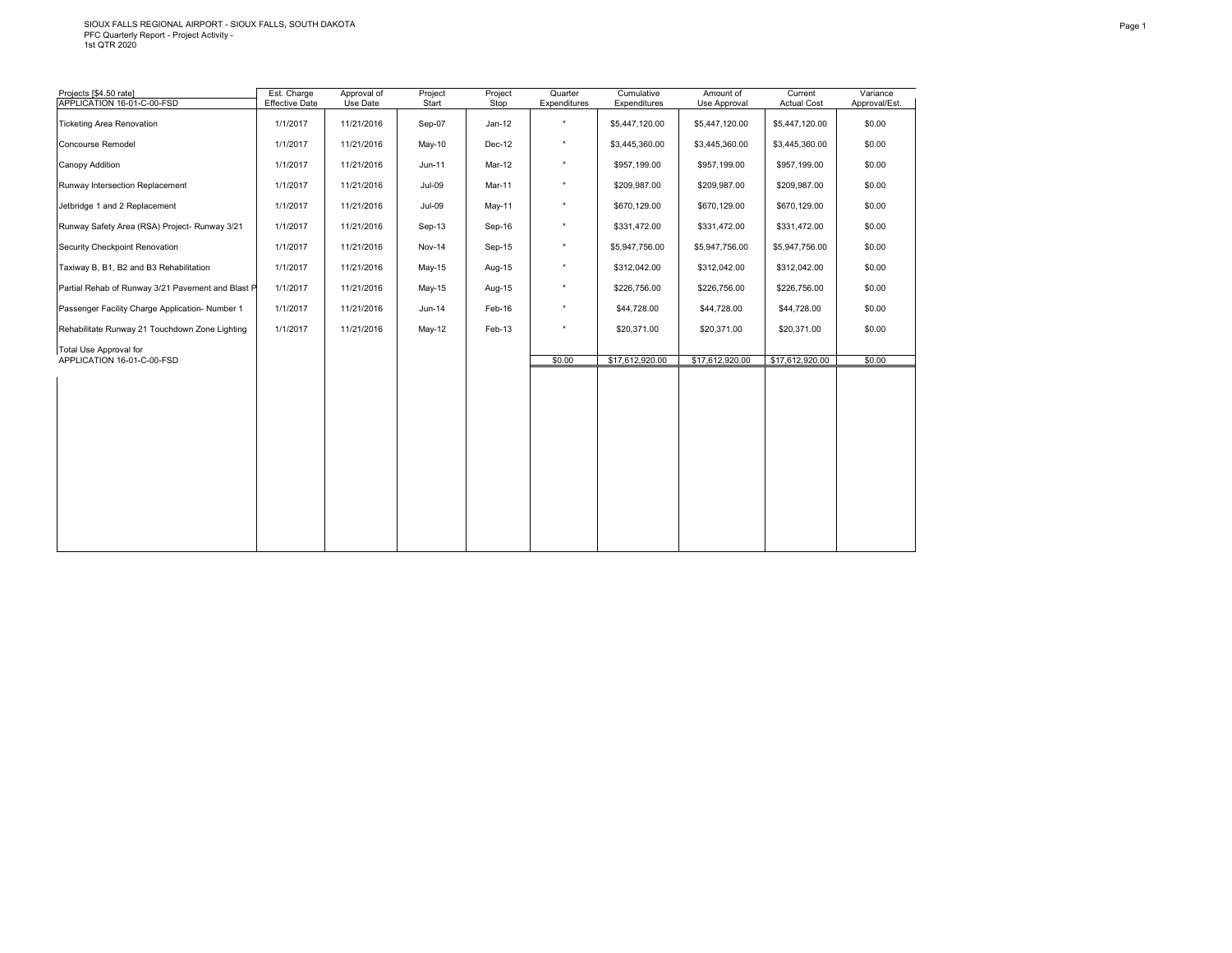SIOUX FALLS REGIONAL AIRPORT - SIOUX FALLS, SOUTH DAKOTA PFC Quarterly Report - Project Activity - 1st QTR 2020

## **Ticketing Area Renovation**

\$5,447,120.00 Approved collection amount per RECORD OF DECISION \$5,447,120.00 Actual project cost/Airport amount \$0 EXCESS

### **Concourse Remodel**

\$3,445,360.00 Approved collection amount per RECORD OF DECISION \$3,445,360.00 Actual Project cost/Airport amount \$0 EXCESS

#### **Canopy Addition**

\$957,199.00 Approved collection amount per RECORD OF DECISION \$957,199.00 Actual Project cost/Airport amount \$0 EXCESS

## **Runway Intersection Replacement**

\$209,987.00 Approved collection amount per RECORD OF DECISION \$209,987.00 Actual local airport share (5%) of AIP Project #3-46-0050-43-2011 \$0 EXCESS

## **Jetbridge 1 and 2 Replacement**

\$670,129.00 Approved collection amount per RECORD OF DECISION \$670,129.00 Actual Project cost/Airport amount \$0 EXCESS

#### **Runway Safety Area (RSA) Project - Runway 3/21**

\$331,472.00 Approved collection amount per RECORD OF DECISION \$331,472.00 Actual local airport share (5%) of AIP Project #3-46-0050-46/47-2013 \$0 EXCESS

## **Security Checkpoint Renovation**

\$5,947,756.00 Approved collection amount per RECORD OF DECISION \$5,947,756.00 Actual Project cost/Airport amount \$0 EXCESS

## **Taxiway B, B1, B2, B3 Rehabilitation**

\$312,042.00 Approved collection amount per RECORD OF DECISION \$312,042.00 Actual local airport share (5%) of AIP Project #3-46-0050-049-2015 \$0 EXCESS

## **Partial Rehab of Runway 3/21 Pavement and Blast Pads**

\$226,756.00 Approved collection amount per RECORD OF DECISION \$226,756.00 Actual local airport share (5%) of AIP Project #3-46-050-049-2015 \$0 EXCESS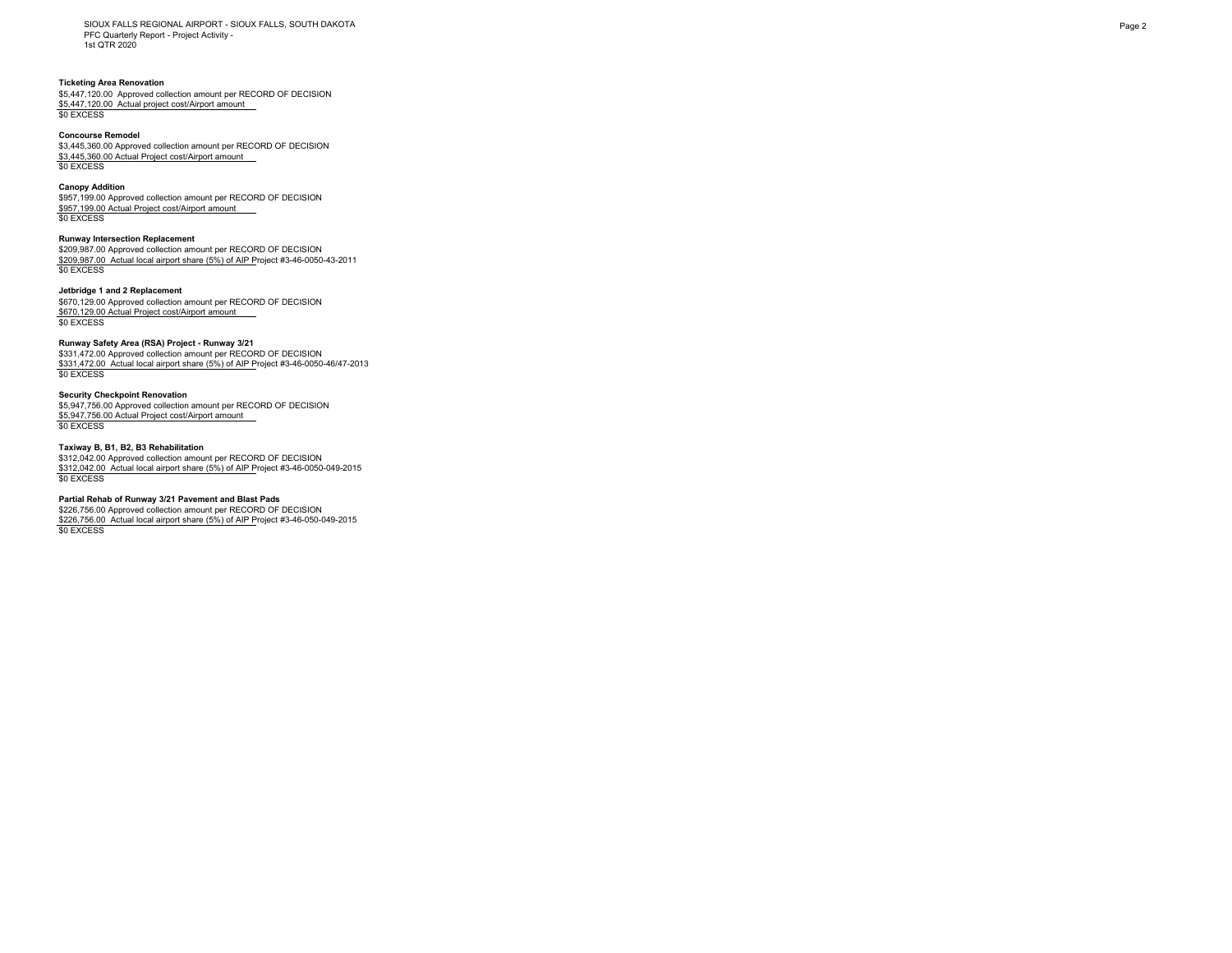SIOUX FALLS REGIONAL AIRPORT - SIOUX FALLS, SOUTH DAKOTA PFC Quarterly Report - Project Activity - 1st QTR 2020

**Passenger Facility Charge Application - Number 1<br>\$44,728.00 Approved collection amount per RECORD OF DECISION<br><u>\$44,728.00 Actual Project cost/Airport amount \_\_\_</u><br>\$0 EXCESS** 

## **Rehabilitate Runway 3/21 Touchdown Zone Lighting**

\$20,371.00 Approved collection amount per RECORD OF DECISION<br><u>\$20,371.00\_Actual local airport share (5%) of AIP Pr</u>oject #3-46-0050-43-2011<br>\$0 EXCESS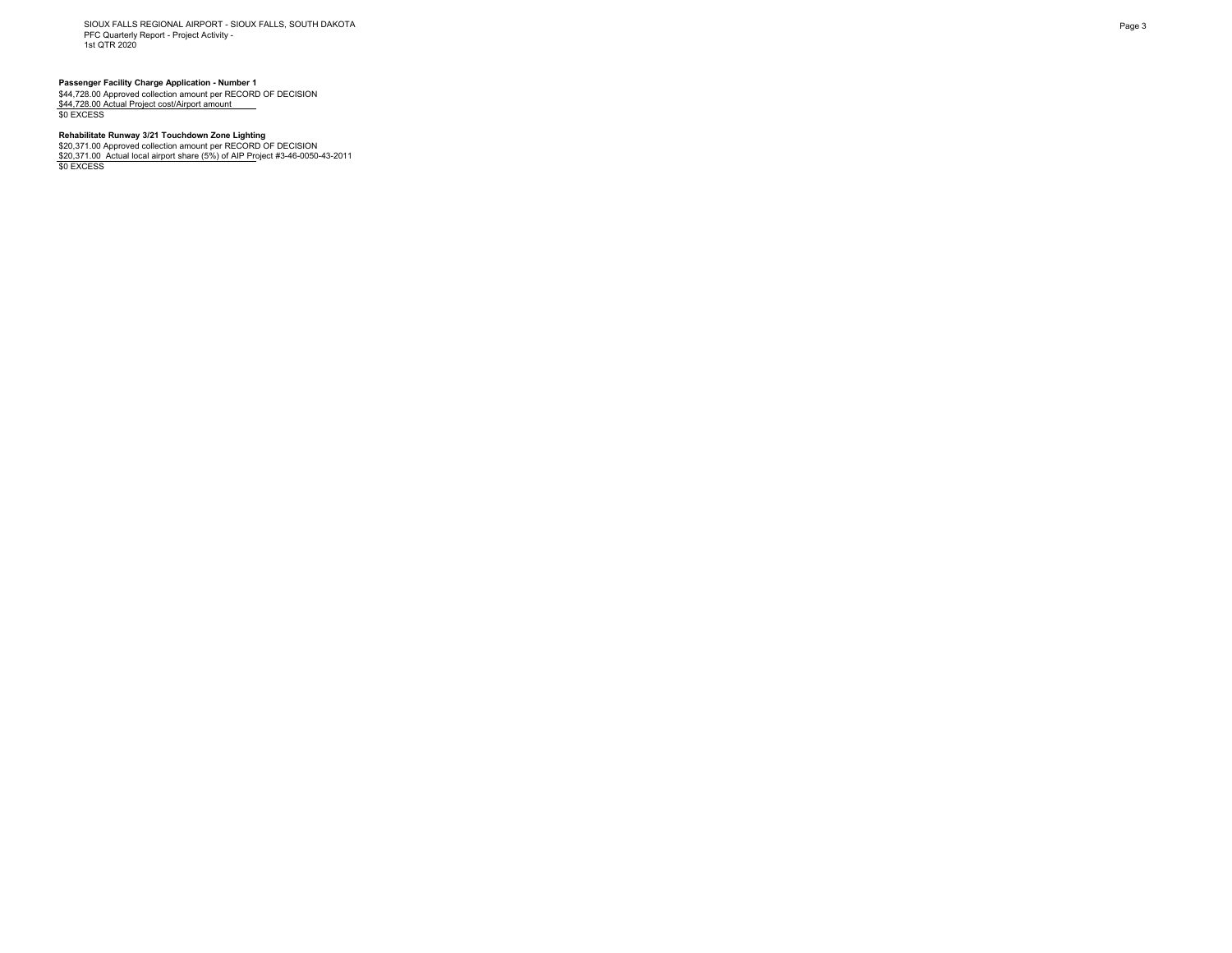| APPROVED APPLICATIONS                                                                        | Impose Only      | Impose & Use                       | Use                                      | Total        |              |         |
|----------------------------------------------------------------------------------------------|------------------|------------------------------------|------------------------------------------|--------------|--------------|---------|
| APPLICATION 16-01-C-00-FSD                                                                   | \$0              | \$17.612.920                       | \$0                                      | \$17.612.920 | FAA closeout | Ongoing |
|                                                                                              |                  |                                    |                                          |              |              |         |
| <b>Total Authority</b>                                                                       | \$0              | \$17,612,920                       | \$0                                      | \$17,612,920 |              |         |
|                                                                                              |                  |                                    |                                          |              |              |         |
|                                                                                              | Current Qtr.     | Cumulative                         | MAX PFC16-01                             |              |              |         |
| PFC Revenue Received                                                                         | \$548,310.78     | \$7,517,188.66                     |                                          |              |              |         |
| Interest Earned on Impose Only Amount                                                        | \$4,586.83       | \$49.929.76                        |                                          |              |              |         |
|                                                                                              |                  |                                    |                                          |              |              |         |
| <b>Total PFC Revenue Received</b>                                                            | \$552,897.61     | \$7,567,118.42                     |                                          |              |              |         |
|                                                                                              |                  |                                    |                                          |              |              |         |
|                                                                                              |                  |                                    |                                          |              |              |         |
| Expenditures on Approved PFC Projects<br>Total Expenditures on Approved PFC Projects         | \$0.00<br>\$0.00 | \$17,612,920.00<br>\$17.612.920.00 | \$17,612,920.00                          |              |              |         |
|                                                                                              |                  |                                    |                                          |              |              |         |
|                                                                                              |                  |                                    |                                          |              |              |         |
| <b>Project Payoff</b>                                                                        | Current Otr.     | Cumulative                         | <b>Project Cost</b>                      |              |              |         |
| <b>Ticketing Area Renovation</b>                                                             | \$0.00           | \$5,447,120.00                     | \$5,447,120.00                           |              |              |         |
| Concourse Remodel                                                                            | \$552,897.61     | \$2.119.998.42                     | \$3.445.360.00                           |              |              |         |
| Canopy Addition                                                                              | \$0.00           | \$0.00                             | 957,199.00<br>- \$                       |              |              |         |
| Runway Intersection Replacement                                                              | \$0.00           | \$0.00                             | 209.987.00<br>- \$                       |              |              |         |
| Jetbridge 1 and 2 Replacement                                                                | \$0.00           | \$0.00                             | 670.129.00<br>-S                         |              |              |         |
| Runway Safety Area (RSA) Project- Runway 3/21                                                | \$0.00           | \$0.00                             | 331,472.00<br>- \$                       |              |              |         |
| Security Checkpoint Renovation                                                               | \$0.00           | \$0.00                             | \$5.947.756.00                           |              |              |         |
| Taxiway B, B1, B2 and B3 Rehabilitation<br>Partial Rehab of Runway 3/21 Pavement and Blast P | \$0.00<br>\$0.00 | \$0.00<br>\$0.00                   | 312,042.00<br>- \$<br>226,756.00<br>l \$ |              |              |         |
| Passenger Faciltiy Charge Application-Number 1                                               | \$0.00           | \$0.00                             | 44,728.00                                |              |              |         |
| Rehabilitate Runway 21 Touchdown Zone Lights                                                 | \$0.00           | \$0.00                             | - \$<br>20.371.00                        |              |              |         |
|                                                                                              |                  |                                    |                                          |              |              |         |
| <b>TOTAL</b>                                                                                 | \$552.897.61     |                                    |                                          |              |              |         |